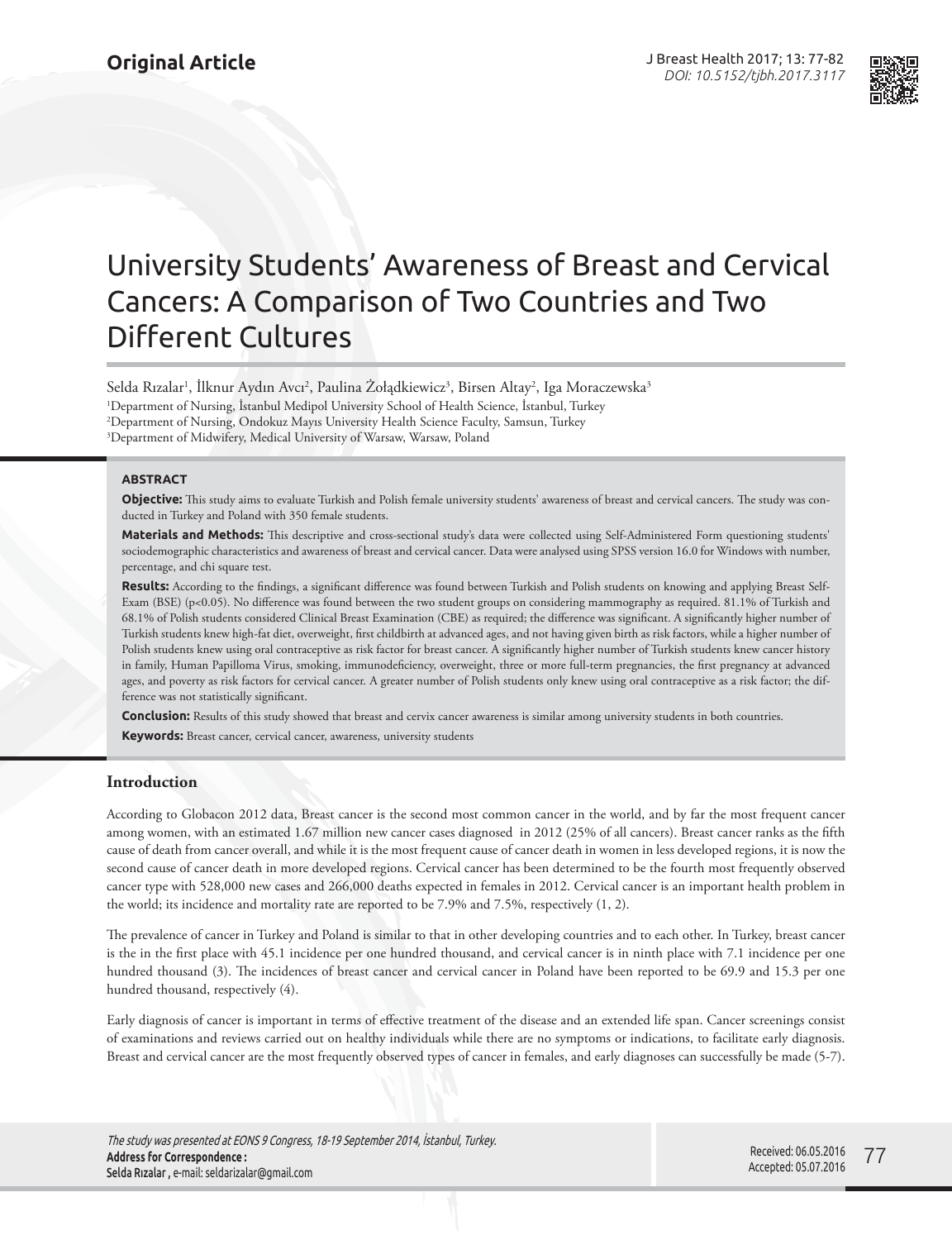#### J Breast Health 2017; 13: 77-82

Early diagnosis is critical for breast cancer and increases the opportunity of recovery from the cancer and an extended life span (8). BSE (Breast Self-Exam), CBE (Clinical Breast Examination) and mammography are recommended for the early diagnosis of breast cancer (7-10). Studies in Turkey show that breast cancer screenings have increased but are still not at the desired level (7, 8). The Papanicolaou test (Pap smear), which is systematically used in the fight against cervical cancer, is an effective, low-cost, and highly sensitive early diagnostic method which is easy to apply and reduces the burden of the treatment, morbidity and mortality (2, 11, 12). Cervical cancer shows the benefit of early diagnosis best; developed countries report that invasive cervical cancer rates have been reduced with the use of routine Pap smear screening tests over the last 40–50 years (7, 13-15).

Nurses are responsible for primarily counselling and informing the individual on health issues. Nurses play a key role in raising awareness on the risks of breast and cervical cancer. However, studies have shown that the level of knowledge and practice on the early diagnosis of breast and cervical cancer is low (2, 16). Female students in the health field should especially be sensitive about female cancers such as breast and cervical cancer. These students will live as healthy women in the future and play a professional role in protecting and promoting community health as healthcare personnel. This study was planned to indicate the differences between students from the two countries of their awareness about breast and cervical cancer, and to guide future educational studies on this subject.

*Objectives:* This study aims to evaluate the awareness of female university students about breast and cervical cancer.

#### Research question;

What is the level of awareness of female Turkish and Polish university students about breast and cervical cancer?

# **Materials and Methods**

## *Design:* **A Descriptive Cross-sectional Study**

*Sample:* This study was conducted with female students studying in the nursing departments of a university in Samsun, Turkey and a university in Warsaw, Poland, between February and June, 2014. The Schools of Health of these two universities are partners within the scope of the Erasmus Program, and personnel and student mobility takes place pursuant to the agreement. Poland is a country influenced by western culture, and the elements of Catholic belief have an important place in its cultural texture. On the other hand, Turkey is a Muslim country and also contains elements of eastern culture. Despite the religious and cultural differences between Poland and Turkey, these countries are economically and socially similar. The sample for the study consisted of 350 nursing students from both countries: 190 from Turkey and 160 from Poland. The inclusion criteria were studying in the nursing departments of these two universities during the dates of this study, being a female student (as cervical cancer would also be covered), agreeing to participate, and completing the data collection tools.

*Data Collection:* The Self-Administered Questionnaire with 23 questions was used to collect data. This questionnaire form was prepared by the researchers by reviewing the literature. The first eight questions evaluated the sociodemographic characteristics of the students, 78 and the remaining 15 questions evaluated their awareness about significant (Table 1).

breast and cervical cancer. These questions were on the etiology, risk factors, and early diagnostic practices for breast and cervical cancers. The study was announced to the students and conducted with the students who applied to participate in it. The students filled out the forms in their classes and when they were available. It took approximately 15 to 20 minutes to fill out the forms. The questions were tested with a pilot group of ten subjects in each site as a control before using them with the students. Upon understanding that no corrections were necessary, the forms were applied to the whole group of students. The pilot group was excluded from the study. The study was conducted by Turkish researchers in Turkey and by Polish researchers in Poland. The questionnaire was prepared in Turkish and then translated in different languages; in English and Polish. Written consents were obtained from institutions for data collection. All procedures adhered to the ethical principles of the Helsinki Declaration. Students were invited to participate in the study and were informed on all aspects of the study. Verbal informed consent was obtained from students who participated in the research in compliance with the principle of voluntariness. Before beginning the research, the required permissions were obtained from the Samsun management both school.

### **Statistical Analysis**

The data collected by the researchers was analysed using Statistical Package for the Social Sciences SPSS for Windows, version 16.0 (SPSS Inc.; Chicago, IL, USA). In the evaluation of data percentage, chisquare test analyses were used. The chi-square test was used to analyse the categorical data. P< 0.05 was considered to be statistically significant.

# **Results**

The data showed that the average ages of the Turkish and Polish students were 21.36±2.08 and 19.9±1.6, respectively. Almost all the students in both groups were single. The rate of high-income students was greater among Polish students than among Turkish students. The rate of students exercising regularly was low in both student groups (14.7% in Turkey, 10.6% in Poland), while the rate of students exercising irregularly was high in both student groups (57.4% in Turkey, 63.1% in Poland). Approximately one-third of each group did not do any exercise at all. Of the Turkish and Polish students, 16.9% and 18.1% were overweight, respectively. This difference was found to be statistically significant. Of the Turkish and Polish students, 14.2% and 13.8% were smoking, respectively.

Early menarche was found in 10% of the Turkish students and 8.8% of the Polish students. A family history of breast cancer was reported by 12.6% of the Turkish students and 18.1% of the Polish students. Previous breast problem were reported by 2.6% of the Turkish and 1.3% of the Polish students. Almost all of the students- 99.5% of the Turkish and 98.1% of Polish students- considered BSE to be required. Of the Turkish students, 97.9% knew about, and 72.1% were applying BSE. Of the Polish students, 84.4% knew about, and 48.1% were applying BSE. The difference between the Turkish and Polish students in knowing about and applying BSE was found to be significant. No difference was found between the two student groups in terms of considering mammography to be required. Of Turkish students 81.1%, and of Polish students, 68.1% considered CBE to be required; the difference was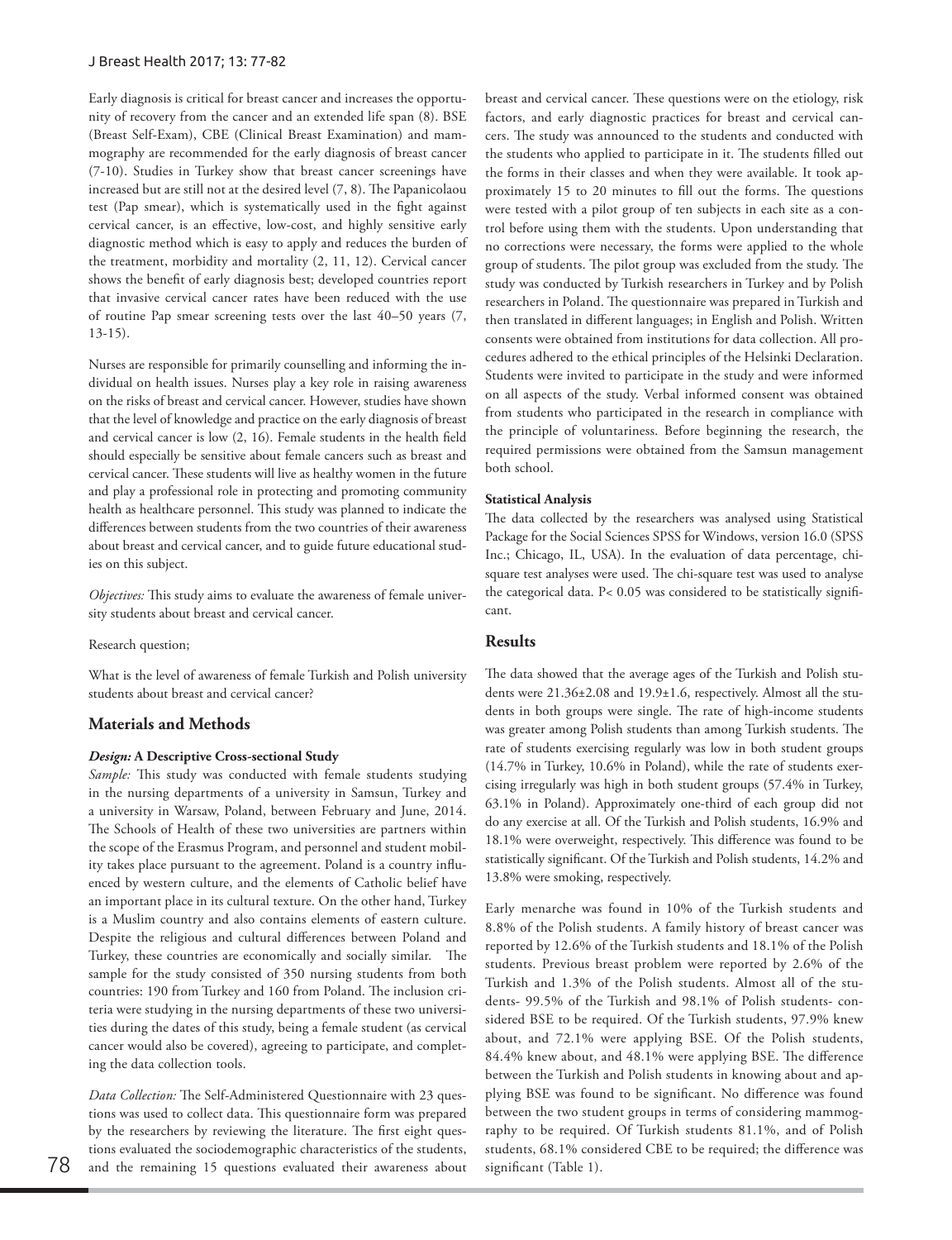# Table 1. Characteristics of Turkish and Polish students about early diagnosis of breast cancer

#### Table 2. Awareness of Turkish and Polish students on the risk factors of breast cancer

|                                                        | <b>Students</b> |                |                |               |                  |                                                                                                                                                         | <b>Students</b> |      |        |      |                  |  |
|--------------------------------------------------------|-----------------|----------------|----------------|---------------|------------------|---------------------------------------------------------------------------------------------------------------------------------------------------------|-----------------|------|--------|------|------------------|--|
|                                                        |                 | <b>Turkish</b> |                | <b>Polish</b> |                  | <b>Risk factors of</b>                                                                                                                                  | <b>Turkish</b>  |      | Polish |      |                  |  |
| <b>Characteristics</b>                                 | n.              | %              | n.             | ℅             | $x^2$ ; p        | breast cancer                                                                                                                                           | n.              | %    | n.     | %    | $X^2$ ; p        |  |
| Menarche age                                           |                 |                |                |               |                  | Being older than 50                                                                                                                                     |                 |      |        |      |                  |  |
| $\geq$ 11-                                             | 19              | 10.0           | 14             | 8.8           | 3.301; p=0.192   | <b>Knows</b>                                                                                                                                            | 126             | 66.3 | 120    | 75.0 | $3.136; p=0.080$ |  |
| $12 - 14$                                              | 158             | 83.2           | 126            | 78.8          |                  | Does not know                                                                                                                                           | 64              | 33.7 | 40     | 25.0 |                  |  |
| $\geq 15$                                              | 13              | 6.8            | 20             | 12.5          |                  | Not doing exercise                                                                                                                                      |                 |      |        |      |                  |  |
| <b>BMI</b>                                             |                 |                |                |               |                  | Knows                                                                                                                                                   | 76              | 40   | 3      | 1.9  | 72.238; p=0.000  |  |
| Slim                                                   | 37              | 19.5           | 55             | 34.4          | 12.292; p=0.006  | Does not know                                                                                                                                           | 114             | 60   | 157    | 98.1 |                  |  |
| Medium weight                                          | 121             | 63.7           | 76             | 47.5          |                  | A diet rich in fat                                                                                                                                      |                 |      |        |      |                  |  |
| Fat                                                    | 29              | 15.3           | 24             | 15.0          |                  | Knows                                                                                                                                                   | 118             | 62.1 | 36     | 22.5 | 55.293; p=0.000  |  |
| Overweight                                             | 3               | 1.6            | 5              | 3.1           |                  | Does not know                                                                                                                                           | 72              | 37.9 | 124    | 77.5 |                  |  |
| Breast cancer history in family                        |                 | Overweight     |                |               |                  |                                                                                                                                                         |                 |      |        |      |                  |  |
| Yes                                                    | 24              | 12.6           | 29             | 18.1          | 2.040; p=0.101   | Knows                                                                                                                                                   | 99              | 52.1 | 53     | 33.1 | 12.736; p=0.000  |  |
| No                                                     | 166             | 87.4           | 131            | 81.9          |                  | Does not know                                                                                                                                           | 91              | 47.9 | 107    | 66.9 |                  |  |
| Breast problems in the past                            |                 |                |                |               |                  | Using oral contraceptive                                                                                                                                |                 |      |        |      |                  |  |
| Yes                                                    | 5               | 2.6            | $\overline{2}$ | 1.3           | $0.846; p=0.301$ |                                                                                                                                                         |                 |      |        |      |                  |  |
| No                                                     | 185             | 97.4           | 158            | 98.8          |                  | Knows                                                                                                                                                   | 105             | 55.3 | 114    | 71.2 | $9.479; p=0.003$ |  |
| <b>BSE</b> requirement                                 |                 |                |                |               |                  | Does not know                                                                                                                                           | 85              | 44.7 | 46     | 28.8 |                  |  |
| Required                                               | 189             | 99.5           | 157            | 98.1          | 1.398; p=0.250   | First pregnancy at an advanced age                                                                                                                      |                 |      |        |      |                  |  |
| Not required                                           | $\mathbf{1}$    | 0.5            | 3              | 1.9           |                  | Knows                                                                                                                                                   | 143             | 75.3 | 46     | 28.8 | 75.649; p=0.000  |  |
| <b>BSE</b>                                             |                 |                |                |               |                  | Does not know                                                                                                                                           | 47              | 24.7 | 114    | 71.2 |                  |  |
| <b>Knows</b>                                           | 186             | 97.9           | 135            | 84.4          | 20.892; p=0.000  | No pregnancy                                                                                                                                            |                 |      |        |      |                  |  |
| Does not know                                          | $\overline{4}$  | 2.1            | 25             | 15.6          |                  | Knows                                                                                                                                                   | 162             | 85.3 | 26     | 16.3 | 166.392; p=0.000 |  |
| <b>BSE</b>                                             |                 |                |                |               |                  | Does not know                                                                                                                                           | 28              | 14.2 | 134    | 83.8 |                  |  |
| Does                                                   | 137             | 72.1           | 77             | 48.1          | 21.023; p=0.000  | BMI: body mass index; BSE: breast self-exam                                                                                                             |                 |      |        |      |                  |  |
| Does not do                                            | 53              | 27.9           | 83             | 51.9          |                  | p<0.05 was considered to be statistically significant.                                                                                                  |                 |      |        |      |                  |  |
| Considering mammography to be required                 |                 |                |                |               |                  |                                                                                                                                                         |                 |      |        |      |                  |  |
| Reauired                                               | 131             | 68.9           |                | 114 71.3      | 2.469; p=0.924   | of cervical cancer, 41.9% knew about the Pap smear test, 20% knew<br>about the HPV vaccine, and 15.6% knew about safe sexual practice.                  |                 |      |        |      |                  |  |
| Not required                                           |                 | 13 6.8         | 5              | 3.1           |                  |                                                                                                                                                         |                 |      |        |      |                  |  |
| Required only<br>for women older<br>than 40            | 46              | 24.2           | 41             | 25.6          |                  | Table 2 shows the awareness of the students of the risk factors of breast<br>cancer. Of the Turkish students, 66.3%, and of Polish students, 75%        |                 |      |        |      |                  |  |
| Considering clinical breast examination to be required |                 |                |                |               |                  | knew age to be among the risk factors for breast cancer, and this differ-                                                                               |                 |      |        |      |                  |  |
| Required                                               |                 | 154 81.1       | 109            | 68.1          | 7.771; p=0.004   | ence was not significant. Of the other risk factors, a significantly higher<br>number of Turkish students knew a high-fat diet, being overweight, first |                 |      |        |      |                  |  |
| Not reguired                                           |                 | 36 18.9        |                | 51 31.9       |                  | childbirth at an advanced age and not having given birth, while a higher                                                                                |                 |      |        |      |                  |  |

BMI: body mass index; BSE: breast self-exam

p<0.05 was considered to be statistically significant.

Of the Turkish students, 78.9% knew about early diagnosis of cervical cancer, 66.3% knew about the recommendation of the Pap smear test, 14.2% knew about the HPV vaccine, and 25.3% knew about safe sexual practice. Of the Polish students, 68.8% knew about early diagnosis

cancer. Of the Turkish students, 66.3%, and of Polish students, 75% knew age to be among the risk factors for breast cancer, and this difference was not significant. Of the other risk factors, a significantly higher number of Turkish students knew a high-fat diet, being overweight, first childbirth at an advanced age and not having given birth, while a higher number of Polish students knew using oral conceptive was a risk factor.

Of the risk factors for cervical cancer, a higher number of Turkish students knew a history of cancer in the family, HPV, smoking, immunodeficiency, being overweight, insufficient consumption of fruit and vegetables, three or more full-term pregnancies, first pregnancy at an advanced age, and poverty as risk factors, and the difference was significant. A greater number of Polish students only knew using oral contraceptive was a risk factor; however, the difference was not statistically significant (Table 3). <sup>79</sup>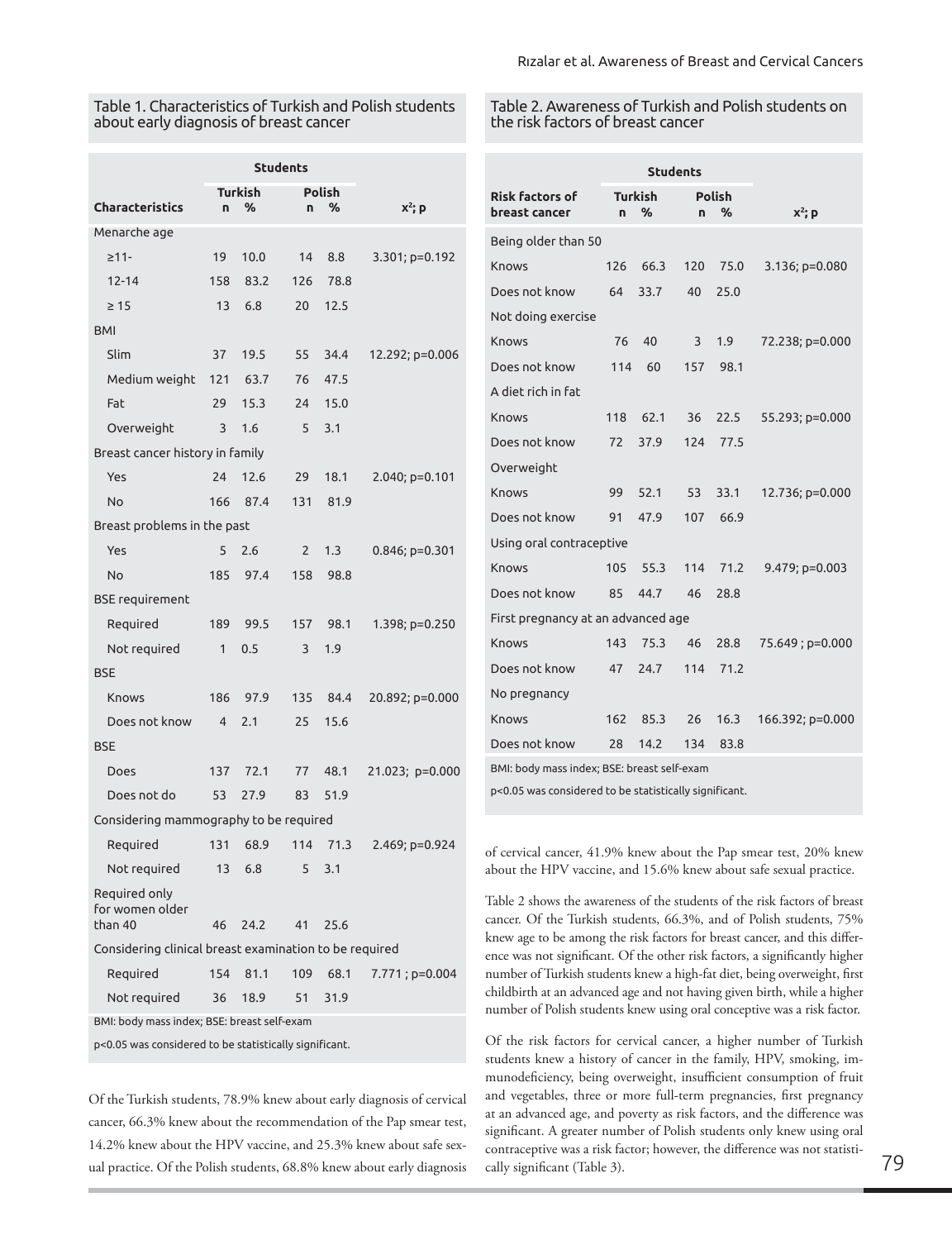# Table 3. Awareness of Turkish and Polish Students on the Risk Factors of Cervical Cancer

|                                                   |     | <b>Students</b> |                 |          |                         |  |  |  |  |  |
|---------------------------------------------------|-----|-----------------|-----------------|----------|-------------------------|--|--|--|--|--|
| <b>Risk factors of</b>                            |     | Turkish         | <b>Polish</b>   |          |                         |  |  |  |  |  |
| cervical cancer                                   | n   | %               | n               | %        | $X^2$ ; p               |  |  |  |  |  |
| Cervical cancer in family                         |     |                 |                 |          |                         |  |  |  |  |  |
| Knows                                             | 170 | 89.5            | 129             | 80.6     | 5.463; $p=0.023$        |  |  |  |  |  |
| Does not know                                     | 20  | 10.5            | 31              | 19.4     |                         |  |  |  |  |  |
| <b>HPV</b>                                        |     |                 |                 |          |                         |  |  |  |  |  |
| Knows                                             | 161 | 84.7            | 111             | 69.4     | 11.835; p=0.001         |  |  |  |  |  |
| Does not know                                     | 29  | 15.3            | 49              | 30.6     |                         |  |  |  |  |  |
| Smoking                                           |     |                 |                 |          |                         |  |  |  |  |  |
| Knows                                             | 126 | 66.3            | 42              | 26.3     | 55.861; p=0.000         |  |  |  |  |  |
| Does not know                                     | 64  | 33.7            | 118             | 73.8     |                         |  |  |  |  |  |
| Immunodeficiency                                  |     |                 |                 |          |                         |  |  |  |  |  |
| Knows                                             | 85  | 44.7            | 54              | 33.8     | 4.379; p=0.038          |  |  |  |  |  |
| Does not know                                     | 105 | 55.3            | 106             | 66.3     |                         |  |  |  |  |  |
| Fungal infection                                  |     |                 |                 |          |                         |  |  |  |  |  |
| Knows                                             | 79  | 41.6            | 51              | 31.9     | $3.503$ ; $p=0.075$     |  |  |  |  |  |
| Does not know                                     |     | 111 58.4        | 109             | 68.1     |                         |  |  |  |  |  |
| Overweight                                        |     |                 |                 |          |                         |  |  |  |  |  |
| Knows                                             | 71  | 37.4            | 30              | 18.8     | 14.666; p=0.000         |  |  |  |  |  |
| Does not know                                     |     | 119 62.6        | 130             | 81.3     |                         |  |  |  |  |  |
| Insufficient consumption of fruits and vegetables |     |                 |                 |          |                         |  |  |  |  |  |
| Knows                                             | 60  | 31.6 1260       |                 |          | 31.67.5 30.820; p=0.000 |  |  |  |  |  |
| Does not know                                     |     | 130 68.414860   |                 | 31.692.5 |                         |  |  |  |  |  |
| Oral contraceptives                               |     |                 |                 |          |                         |  |  |  |  |  |
| Knows                                             | 72  | 37.9            | 79              | 49.4     | 4.667; p=0.390          |  |  |  |  |  |
| Does not know                                     | 118 | 62.1            | 81              | 50.6     |                         |  |  |  |  |  |
| Intrauterine tool                                 |     |                 |                 |          |                         |  |  |  |  |  |
| Knows                                             | 78  | 41.1            | 51              | 31.9     | $3.144; p=0.950$        |  |  |  |  |  |
| Does not know                                     | 112 | 58.9            | 109             | 68.1     |                         |  |  |  |  |  |
| 3+ full-term pregnancy                            |     |                 |                 |          |                         |  |  |  |  |  |
| Knows                                             | 67  | 35.3            | 13              | 8.1      | 36.278; p=0.000         |  |  |  |  |  |
| Does not know                                     | 123 | 64.7            | 147             | 91.9     |                         |  |  |  |  |  |
| First pregnancy at an early age                   |     |                 |                 |          |                         |  |  |  |  |  |
| Knows                                             | 108 | 56.8            | 10 <sup>°</sup> | 6.3      | 99.480; p=0.000         |  |  |  |  |  |
| Does not know                                     | 82  | 43.2            | 150             | 93.8     |                         |  |  |  |  |  |
| Poverty                                           |     |                 |                 |          |                         |  |  |  |  |  |
| Knows                                             | 69  | 36.3            | 12 <sup>2</sup> | 7.5      | 40.548; p=0.000         |  |  |  |  |  |
| Does not know                                     | 121 | 63.7            | 148             | 92.5     |                         |  |  |  |  |  |
| HPV: human papilloma virus                        |     |                 |                 |          |                         |  |  |  |  |  |

# **Discussion and Conclusion**

Cancer is mostly observed in females at advanced ages; however, students are also at risk, and evidence has been found showing that the rate of mortality due to late diagnosis of breast cancer is very high (17). Therefore awareness should be raised in young females and they should be encouraged to acquire the health habits to facilitate early diagnosis of breast cancer (18, 19).

Another type of cancer that can be prevented by early diagnosis is cervical cancer. Because cervical cancer has a long pre-invasive process, the Pap smear screening test can detect cervical cancer with up to 90% or 95% accuracy before it is clinically diagnosed (11).

While some of the risk factors of breast cancer cannot be changed, obesity and physical inactivity can easily be changed. Obesity is considered as a risk factor in breast cancer, and exercising acts as a protective practice**.** This study showed that 16.9% of the Turkish and 18.1% of the Polish students were overweight, and this difference was significant; and that approximately one-third of the students in both groups were not doing any exercise at all. Another study conducted in Poland with university students showed that only 4.7% of the students were doing exercise (16). However, the emphasis on the effects of obesity and physical activity on health raises the expectation that awareness will become high on this subject. In the present study, 14.2% of the Turkish and 13.8% of the Polish students were smoking. Ksıążek et al. (16) found in their study conducted in Poland with 168 university students that 66.4% of the students had quit smoking for their health and 44.5% did not drink alcohol (16).

Early menarche was found in 10% of Turkish students and 8.8% of Polish students. Of the Turkish students, 12.6%, and of the Polish students, 18.1% had a history of breast cancer in their family; and 2.6% of the Turkish and 1.3% of the Polish students had had breast problems in the past. A study conducted in Poland with university students reported that 4.4% of the students had a history of breast cancer in their family (16**),** and a study conducted in Malaysia with 237 female students found that 20.7% of them had a history of breast cancer in their family (20).

Breast Self-Exam is an important protective application for early diagnosis of breast cancer, and may be especially helpful for early diagnosis of malignancies in young females who are not appropriate for mammographic screening (16). The American Cancer Society recommends informing young women about the benefits and limitations of BSE by the age of 20, explaining the importance of consulting healthcare personnel when an abnormal change is observed, and instructing the examination technique to the women who want to apply BSE (9, 16, 21). In this study, almost all of Turkish and Polish students considered BSE to be necessary and knew how to apply it. However, the rates of the students applying BSE were low in both Turkish (72.1%) and Polish (48.1%) students, and lower in the Polish students than Turkish students (p<0.05). Various studies have emphasised that university students were not applying BSE sufficiently. A research on the awareness of 355 college and 132 high school students in Midwestern America on breast cancer reported that their awareness was insufficient; 66% of the college students and 40% of the high school students had been educated on how to apply BSE, but only half of them were doing it frequently enough (19). 80 **BE** Akhtari-Zavare et al. (20) found that the rate of applying BSE was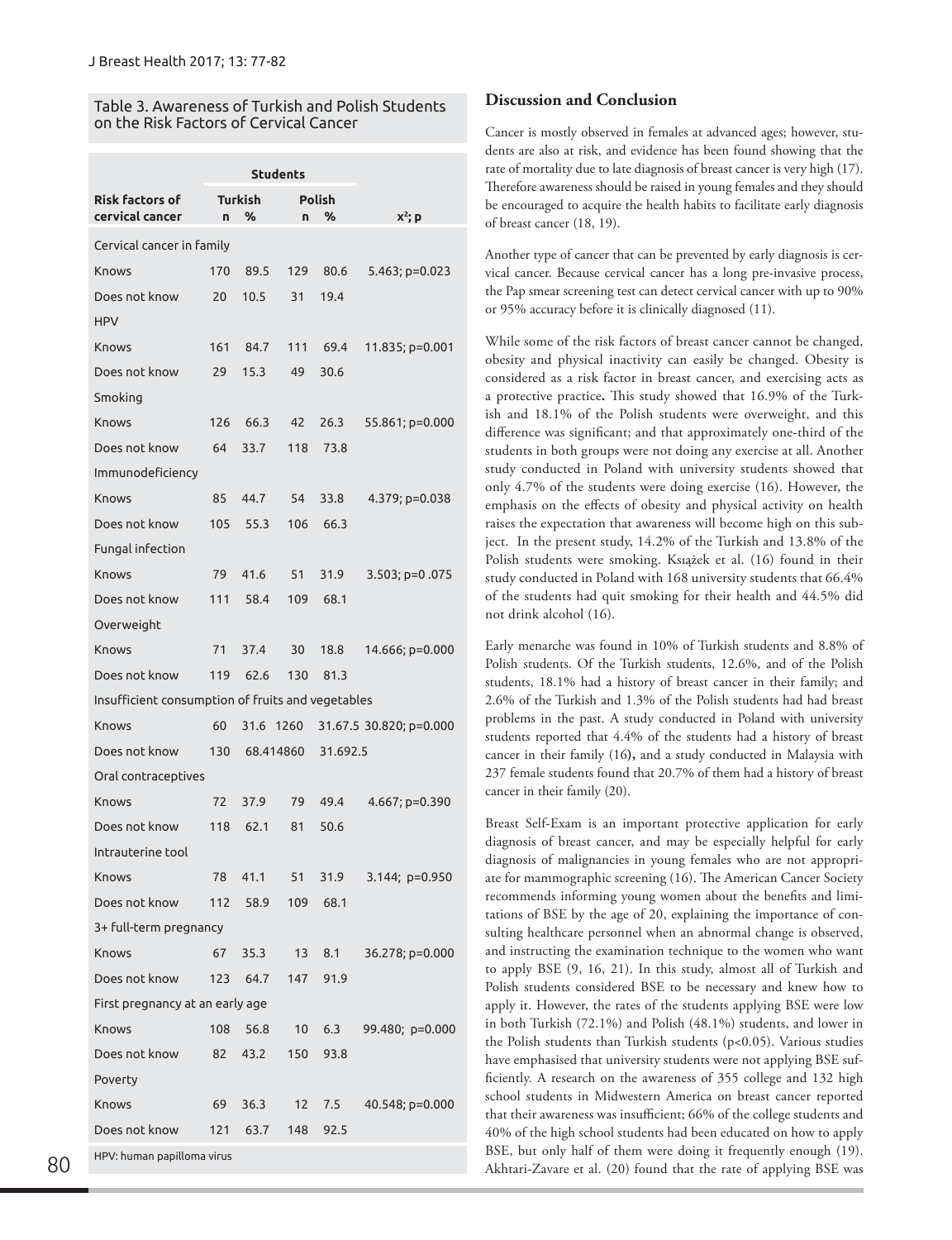low in female students (36.7%). The findings are similar in the studies of Sönmez et al. (22) conducted with 334 females (33.2%), and the study of Karayurt et al. (23) (27%). Ksıążek et al. (16) reported that 26.9% of the students knew that regular BSE is required; 25% were applying BSE regularly; and those who did not know the necessity of BSE were not applying it.

Clinical Breast Examination should be done as part of a periodical health examination once in every three years between the ages of 20 and 39, and once a year after the age of 40 (9, 21). The rate of Turkish students who knew the necessity of CBE was higher than the rate of Polish students in the present study. Turkish students knew the necessity of CBE better; however, Polish students were more successful in having CBE. The difference between the two groups in having CBE may be caused by the different cultural approaches in these two countries to the health examination of females. Sociocultural factors affect the behaviours for early diagnosis of breast cancer and maintaining them (10, 24). Knowing the effect of the females' culture on their behaviours around early diagnosis is important in teaching and adopting the practices of early diagnosis (10, 25).

Of the risk factors for breast cancer, a significantly higher number of Turkish students knew a high-fat diet, obesity, first childbirth at an advanced age, and never having given birth while a higher number of Polish students knew using oral conceptive was a risk factor. Ksıążek et al. (16) emphasized that the students considered oral contraceptives to cause breast cancer.

Cervical cancer is the fourth most common type of cancer in the world. It is emphasized that HPV vaccination is required together with community-oriented early diagnosis practices organised at national level to prevent this type of cancer (13, 21). The Pap smear screening test detects cervical cancer with up to 90% or 95% accuracy before it is clinically diagnosed (11). The incidence of invasive cervical cancer has decreased since the Pap smear test became common (11, 21). A study in Turkey reported that 77.9% of girls older than 15 had never undergone a smear test (3). A study conducted in India on the awareness of 102 nursing students aged between 17 and 20 about cervical cancer found that 30% of the students knew about cervical cancer, 30.8% knew about the preventive inoculation, 30% knew about the existence of a screening method, and 17.5% knew about the Pap smear test (26). In the present study, of the Turkish students, 78.9% knew about early diagnosis of cervical cancer, 66.3% knew about the smear test, 14.2% knew about the HPV vaccine, and 25.3% knew about safe sexual practices. On the other hand, of the Polish students, 68.8% knew about early diagnosis of cervical cancer, 41.9% knew about the smear test, 20% knew about the HPV vaccine, and 15.6% knew about safe sexual practices. Of the risk factors of cervical cancer, a higher number of Turkish students knew a history of cancer in family, HPV, smoking, immunodeficiency, being overweight, insufficient consumption of fruit and vegetables, three or more full-term pregnancies, first pregnancy at an advanced age, and poverty. Of the Polish students only a higher number knew using oral contraceptive as a risk factor; however, the difference was not statistically significant. Tang et al.'s (27) study showed that cultural differences were evaluated for breast and cervical cancer screening. Lee and Lee (28) showed that immigrant young women had limited cervical cancer knowledge and culture-specific barriers. These results were similar to this study. Culture is very important issue for cancer screening. For this reason, this study results can be caused from these cultural differences.

Study limitations;

This study was limited by a small convenience sample, self-selection, and two countries; therefore, findings only can be generalized to only these students.

#### **Conclusions and Recommendations**

In conclusion, the awareness about breast cancer and cervical cancer of the students in this study is insufficient and should be raised. University students receiving health education will both manage their own health and be responsible for providing their community with healthcare. It is important for nursing students to inform their society, particularly the people at risk, about early diagnosis and to provide them with health counselling. These students should be informed about their responsibilities on this topic during their education, and be raised to be well-equipped and to acquire the expected behaviours. Students should also be made aware of taking the required steps while they are healthy, and encouraged to be active rather than passive in promoting health. This is required both for their profession and care of their own health. It should particularly be noted that it can have a positive effect on healthcare if the practices about early diagnosis of cancer for health professionals in different cultures have a universal content.

#### **Clinical Effect;**

This research includes intercultural aspects for breast and cervical cancer screening of university students in both countries. Oncology researchers can use these results for their studies. Breast and cervical cancer awareness education can add to nursing education programmes in both countries.

**Ethics Committee Approval:** Authors declared that the research was conducted according to the principles of the World Medical Association Declaration of Helsinki "Ethical Principles for Medical Research Involving Human Subjects", (amended in October 2013).

**Informed Consent:** Written informed consent was obtained from patients who participated in this study.

Peer-review: Externally peer-reviewed.

**Author Contributions:** Concept - S.R., İ.A.A.; Design - S.R., İ.A.A., P.Z., I.M.; Supervision - S.R., İ.A.A.; Funding - S.R., B.A.; Data Collection and/or Processing - P.Z., I.M., B.A.; Analysis and/or Interpretation - S.R., İ.A.A.; Literature Review - S.R., P.Z., I.M.; Writing - S.R., İ.A.A.; Critical Review - S.R., İ.A.A.

**Conflict of Interest:** No conflict of interest was declared by the authors.

**Financial Disclosure:** The authors declared that this study has received no financial support.

## **References**

- 1. Ferlay J, Soerjomataram I, Ervik M, Dikshit R, Eser S, Mathers C, RebeloM, ParkinDM, Forman D, Bray F. GLOBOCAN 2012 v1.0, Cancer incidence and mortality worldwide: IARC CancerBase No. 11 [Internet]. International Agency for Research on Cancer, Lyon. Available from: URL: http://globocan.iarc.fr
- 2. Karadag G, Gungormus Z, Surucu R, Savas E, Bicer F. Awareness and Practices Regarding Breast and Cervical Cancer among Turkish Women in Gazientep. Asian Pac J Cancer Prev 2014; 15:1093-1098. [[CrossRef\]](https://doi.org/10.7314/APJCP.2014.15.3.1093)
- 3. Bora Başara B, Güler C, Yentür GK, Birge B, Pulgat E, Mamak Ekinci B. T.C. Health Ministery Turkey's Statistical Yearbook 2012, Ankara; 81